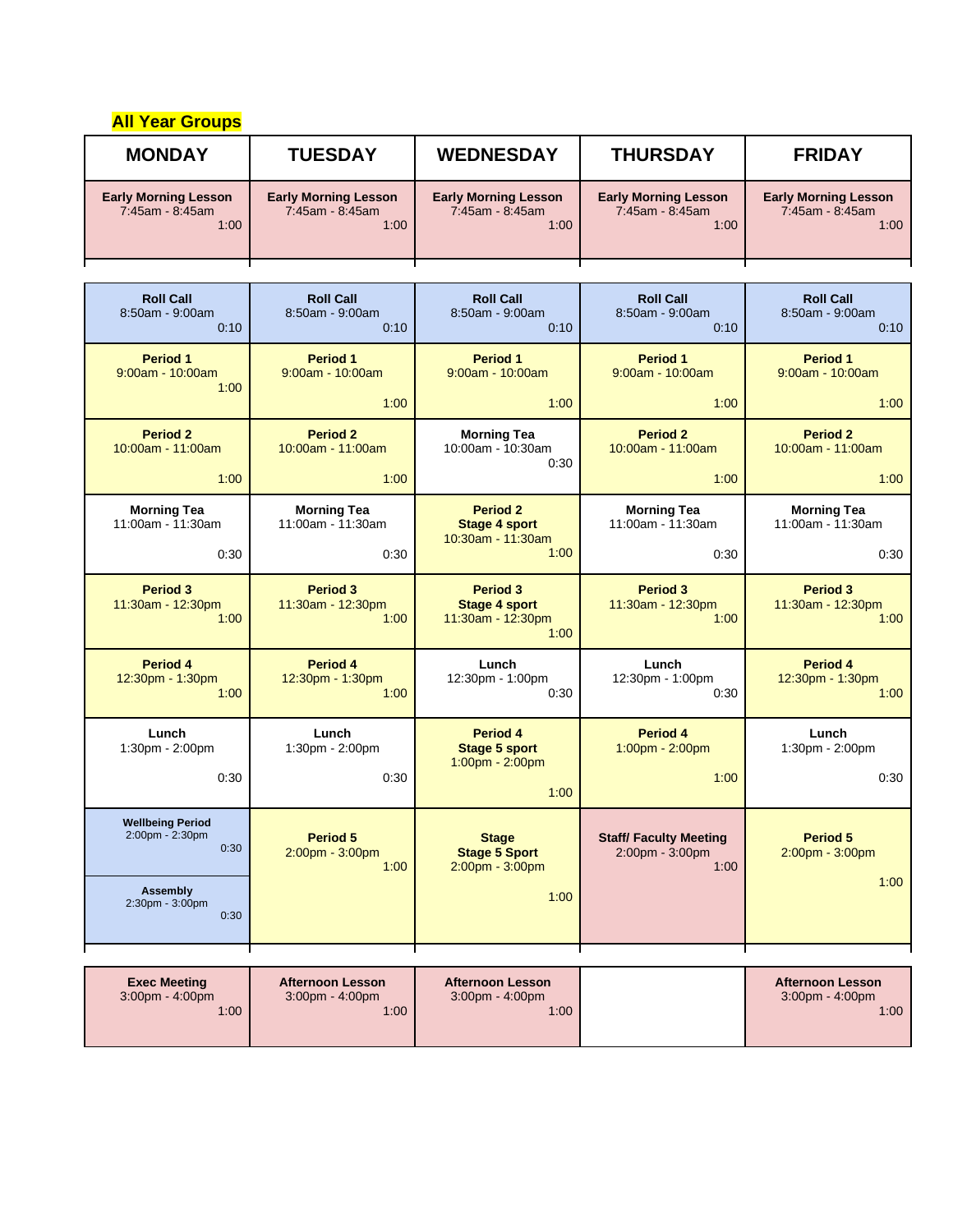## **Year 11 - 42 periods**

| <b>MONDAY</b>                                          | <b>TUESDAY</b>                                         | <b>WEDNESDAY</b>                                                     | <b>THURSDAY</b>                                        | <b>FRIDAY</b>                                          |
|--------------------------------------------------------|--------------------------------------------------------|----------------------------------------------------------------------|--------------------------------------------------------|--------------------------------------------------------|
| <b>Early Morning Lesson</b><br>7:45am - 8:45am<br>1:00 | <b>Early Morning Lesson</b><br>7:45am - 8:45am<br>1:00 | <b>Early Morning Lesson</b><br>7:45am - 8:45am<br>1:00               | <b>Early Morning Lesson</b><br>7:45am - 8:45am<br>1:00 | <b>Early Morning Lesson</b><br>7:45am - 8:45am<br>1:00 |
|                                                        |                                                        |                                                                      |                                                        |                                                        |
| <b>Roll Call</b><br>$8:50$ am - $9:00$ am<br>0:10      | <b>Roll Call</b><br>$8:50am - 9:00am$<br>0:10          | <b>Roll Call</b><br>8:50am - 9:00am<br>0:10                          | <b>Roll Call</b><br>8:50am - 9:00am<br>0:10            | <b>Roll Call</b><br>8:50am - 9:00am<br>0:10            |
| Period 1<br>$9:00am - 10:00am$<br>1:00                 | Period 1<br>9:00am - 10:00am                           | Period 1<br>9:00am - 10:00am                                         | Period 1<br>9:00am - 10:00am                           | Period 1<br>9:00am - 10:00am                           |
|                                                        | 1:00                                                   | 1:00                                                                 | 1:00                                                   | 1:00                                                   |
| <b>Period 2</b><br>10:00am - 11:00am<br>1:00           | <b>Period 2</b><br>10:00am - 11:00am<br>1:00           | <b>Morning Tea</b><br>10:00am - 10:30am<br>0:30                      | <b>Period 2</b><br>10:00am - 11:00am<br>1:00           | <b>Period 2</b><br>10:00am - 11:00am<br>1:00           |
|                                                        |                                                        |                                                                      |                                                        |                                                        |
| <b>Morning Tea</b><br>11:00am - 11:30am                | <b>Morning Tea</b><br>11:00am - 11:30am                | <b>Period 2</b><br><b>Stage 4 sport</b><br>10:30am - 11:30am         | <b>Morning Tea</b><br>11:00am - 11:30am                | <b>Morning Tea</b><br>11:00am - 11:30am                |
| 0:30                                                   | 0:30                                                   | 1:00                                                                 | 0:30                                                   | 0:30                                                   |
| <b>Period 3</b><br>11:30am - 12:30pm<br>1:00           | <b>Period 3</b><br>11:30am - 12:30pm<br>1:00           | <b>Period 3</b><br><b>Stage 4 sport</b><br>11:30am - 12:30pm<br>1:00 | <b>Period 3</b><br>11:30am - 12:30pm<br>1:00           | <b>Period 3</b><br>11:30am - 12:30pm<br>1:00           |
| Period 4<br>12:30pm - 1:30pm                           |                                                        | Lunch<br>12:30pm - 1:00pm                                            | Lunch<br>12:30pm - 1:00pm                              | Period 4<br>12:30pm - 1:30pm                           |
| 1:00                                                   |                                                        | 0:30                                                                 | 0:30                                                   | 1:00                                                   |
| Lunch<br>1:30pm - 2:00pm<br>0:30                       |                                                        | Period 4<br><b>Stage 5 sport</b><br>1:00pm - 2:00pm<br>1:00          | Period 4<br>1:00pm - 2:00pm<br>1:00                    | Lunch<br>1:30pm - 2:00pm<br>0:30                       |
| <b>Wellbeing Period</b><br>2:00pm - 2:30pm<br>0:30     |                                                        | <b>Stage</b><br><b>Stage 5 Sport</b><br>2:00pm - 3:00pm<br>1:00      | <b>Meeting</b><br>$2:00$ pm - $3:00$ pm<br>1:00        | <b>Period 5</b><br>2:00pm - 3:00pm<br>1:00             |
| <b>Assembly</b><br>2:30pm - 3:00pm<br>0:30             |                                                        |                                                                      |                                                        |                                                        |
|                                                        |                                                        |                                                                      |                                                        |                                                        |
|                                                        |                                                        |                                                                      |                                                        |                                                        |

| <b>Staff/Exec Meeting</b><br>$2:30pm - 3:30pm$ | Period 6<br>$3:00$ pm $-4:00$ pm | Period 6<br>$3:00 \text{pm} - 4:00 \text{pm}$ |
|------------------------------------------------|----------------------------------|-----------------------------------------------|
| 1:00                                           | 1:00                             | 1:00                                          |
|                                                |                                  |                                               |